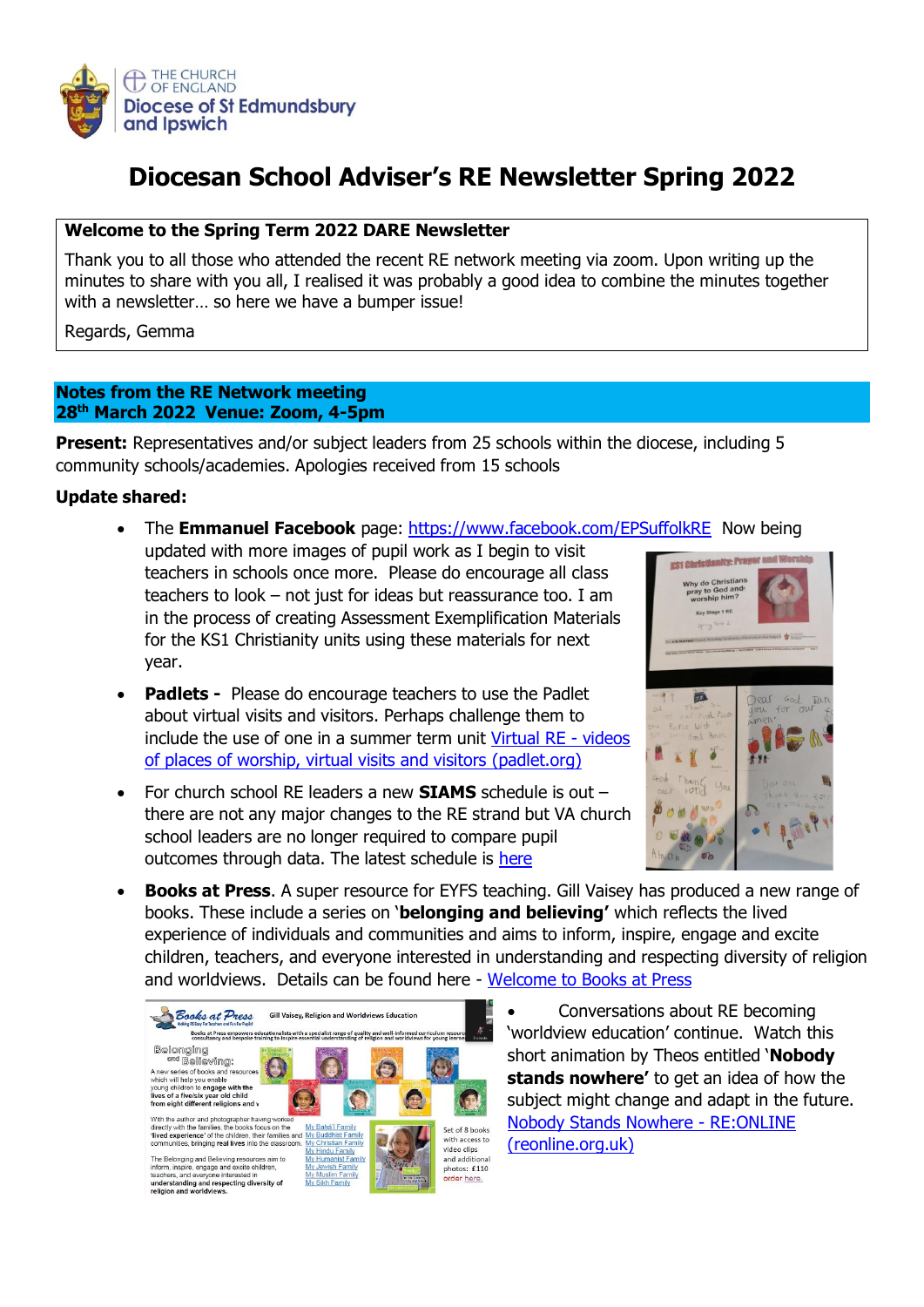

• Have you ever considered how diverse your **representation** of Jewish people is in RE? The FANTASTIC Jewish Museum London has created a brilliant image bank demonstrating diversity in Judaism (join their mailing list [here](https://jewishmuseum.org.uk/schools/subscribe-to-our-mailing-list/) to get a direct invitation to use it when it is available). The bank of images goes live late April and is a simple but effective way for teachers to make sure their teaching of **Judaism is inclusive**. I recently joined



Ghanaian Jews: Yeshaya's Bar Mitzyah, left to right, Uncle Kwansah, Yeshaya, dad Michael, London 2010

| <b>CD</b> THE CHURCH<br>and Ipswich                                             | <b>Diocese of St Edmundsbury</b>              | The <i><b>CHAMANAGE</b></i> Project Scheme of Work Progression                                   |                                                                          |                                                                     |                                                          |  |  |  |
|---------------------------------------------------------------------------------|-----------------------------------------------|--------------------------------------------------------------------------------------------------|--------------------------------------------------------------------------|---------------------------------------------------------------------|----------------------------------------------------------|--|--|--|
| Title of unit                                                                   | Vocabulary                                    | <b>Key outcome</b>                                                                               | Substantive knowledge                                                    |                                                                     |                                                          |  |  |  |
|                                                                                 |                                               |                                                                                                  | <b>Explore 1</b>                                                         | <b>Explore 2</b>                                                    | <b>Explore 3</b>                                         |  |  |  |
|                                                                                 |                                               |                                                                                                  | <b>EYES</b>                                                              |                                                                     |                                                          |  |  |  |
| Why is the word<br>'God' so important<br>to Christians?                         | VIP, treasure, God.<br>harvest, celebration.  | Christians believe God is a<br>VIP.                                                              | Explore the creation story.                                              | Explore harvest at church.                                          | Explore God's name being<br>precious to Christians.      |  |  |  |
| Why do Christians<br>perform nativity<br>plays at Christmas?                    | Nativity, crib, costume,                      | Christians helieve that<br>Jesus was a very special<br>baby.                                     | Explore the nativity story.                                              | <b>Explore Christmas at</b><br>church.                              | Explore the giving of presents<br>at Christmas.          |  |  |  |
| How can we help<br>others when they<br>need it?                                 | Hero, prayer, cathedral,<br>Lent              | Christians believe we<br>should help others just<br>like Jesus did.                              | Explore the Good<br>Samaritan Bible story.                               | Explore how Christians<br>pray.                                     | Explore what Christians do<br>during Lent.               |  |  |  |
| <b>Why do Christians</b><br>put a cross in an<br><b>Easter garden?</b>          | Cross, symbol, Easter,<br>Palm Sunday, vicar, | Christians helieve lesus<br>died on a cross but that<br>he came back to life.                    | Explore the Easter story.                                                | Explore what happens at<br>church at Faster.                        | Explore Easter gardens.                                  |  |  |  |
| What makes every<br>single person unique<br>and precious?                       | Precious, special,<br>unique, thanksgiving    | Christians believe all<br>humans were created by<br>God and are loved by him.                    | Explore what happens in<br>the story of Jesus<br>welcoming the children. | Explore a thanksgiving<br>service for a baby.                       | Explore the Golden Rule.                                 |  |  |  |
| How can we care for<br>our wonderful<br>world?                                  | Caretaker, service,<br>environment            | Christians helieve God<br>created the world and it is<br>our job to look after it.               | Explore the Bible story of<br>Adam naming the<br>animals.                | Explore a Sunday church<br>service.                                 | Explore how a Christan looks<br>after their environment. |  |  |  |
| Year 1                                                                          |                                               |                                                                                                  |                                                                          |                                                                     |                                                          |  |  |  |
| Why is belonging to<br>God and the church<br>family important to<br>Christians? | Baptism, Christening,<br>Christian.           | Christians believe baptism<br>welcomes a person into<br>God's family.                            | Recall a church song that<br>makes everyone feel<br>welcome.             | Remember some of the<br>events which happen at a<br>baby's baptism. | Recall some of the ways<br>Christians help each other.   |  |  |  |
| Why is learning to<br>do good deeds so<br>important to Jewish<br>people?        | Jewish, Mitzvah, Tikkun<br>Olan, Tzadakah box | Jewish people believe<br>God's mitzvot are ways to<br>help mend the world and<br>make it better. | Know that Jewish stories<br>contain examples of Good<br>deeds.           | Know that Jewish people<br>welcome habies into their<br>community.  | Know that Jewish people care<br>for their world.         |  |  |  |

their zoom teacher training. It was 4-5.30pm by zoom and was excellent AND it only currently costs £10. The next one is  $6<sup>th</sup>$  July 2022. Sign up for it here: [Inclusive Judaism: Online Teachers' CPD -](https://jewishmuseum.org.uk/event/inclusive-judaism-online-teachers-cpd/) The Jewish [Museum London](https://jewishmuseum.org.uk/event/inclusive-judaism-online-teachers-cpd/)

• I have written two new **progression**

documents for the *Emmanuel* project 2020 edition. One has the addition of skills per year group. These are a great tool for your school website, to help with assessment and to show Ofsted too if RE is selected for a deep dive. The documents are available in Word so can be fully personalised to fit your RE curriculum.

• **Summative Assessment** systems continue to be discussed in school visits. The end of unit assessment sheets per unit have now been

completed in full. Whether to use the greater depth criteria on these is up to each school. It might not make much sense to do so if you are not looking at greater depth in other curriculum areas.

| Year group:                                                                                                                | Date:<br>Term:                                                                                                                                                                     | Class:                                                                                                                                        |  |  |  |  |  |  |
|----------------------------------------------------------------------------------------------------------------------------|------------------------------------------------------------------------------------------------------------------------------------------------------------------------------------|-----------------------------------------------------------------------------------------------------------------------------------------------|--|--|--|--|--|--|
| How does celebrating Pentecost remind Christians that<br>God is with them always?                                          |                                                                                                                                                                                    |                                                                                                                                               |  |  |  |  |  |  |
| Teachers will enable pupils to be able to achieve some of these outcomes, as<br>appropriate to their age and stage:        |                                                                                                                                                                                    |                                                                                                                                               |  |  |  |  |  |  |
| <b>Working towards:</b>                                                                                                    | Expected:                                                                                                                                                                          | Greater depth:                                                                                                                                |  |  |  |  |  |  |
| Pupils will be able to<br>talk about some parts<br>of the Pentecost story.<br>Despite being able to<br>recall parts of the | Pupils working at an expected level will be<br>able to recall most of what happened<br>during the story of Pentecost and that this<br>story marked the arrival of the Holy Spirit. | These pupils understand<br>that the Holy Spirit works<br>within a Christian to grow<br>fruit of the spirit. They<br>can explain that the Holy |  |  |  |  |  |  |
| story, pupils need<br>prompting to explain                                                                                 | They will understand that Christians learn<br>about this story from the Bible.                                                                                                     | Spirit reminds Christians<br>that God is with them.                                                                                           |  |  |  |  |  |  |
| who the Holy Spirit is<br>to Christians.                                                                                   | They can extend their knowledge to<br>understand that the Holy Spirit helps<br>Christians. He is a helper and friend sent<br>by Jesus.                                             |                                                                                                                                               |  |  |  |  |  |  |
|                                                                                                                            | Ultimately, pupils understand the key<br>idea from this unit:                                                                                                                      |                                                                                                                                               |  |  |  |  |  |  |
|                                                                                                                            | Christians believe the Holy Spirit to<br>be an invisible friend who helps them<br>to become more like Jesus.                                                                       |                                                                                                                                               |  |  |  |  |  |  |
| <b>Names</b>                                                                                                               | <b>Names</b>                                                                                                                                                                       | <b>Names</b>                                                                                                                                  |  |  |  |  |  |  |
| <when assessed.<br="">list names of<br/>children in class<br/>here&gt;</when>                                              | <when assessed,="" list="" names="" of<br="">children in class here&gt;</when>                                                                                                     | cwhen assessed, list<br>names of children in<br>class here's                                                                                  |  |  |  |  |  |  |
| <b>Octo</b>                                                                                                                | $\frac{1}{2}$                                                                                                                                                                      | $Q_1$                                                                                                                                         |  |  |  |  |  |  |

My advice would be if using these tools to ensure teachers are using formative assessment strategies and creating a strong evidence base so you can be assured any judgements are accurate.

- **Monitoring news** I have written a proforma for pupil voice and another for the monitoring of scrapbooks/whole class journals. These are now available on the webpage for download. I am in the process of writing one for those schools who have individual pupil books Diocese of [St Edmundsbury and Ipswich | RE resources \(cofesuffolk.org\)](https://www.cofesuffolk.org/schools/school-leaders/religious-education/re-resources/)
- If you are a VC school, were a VC school before conversion to academy status or are a RE subject leader in a community primary you could have RE inspected by Ofsted during an inspection. **What are Ofsted looking for in RE?** Below are some key themes from reports. To learn more, do join one of my training sessions on RE deep dive preparation.
	- $\circ$  Ofsted are all about the curriculum. To what extent is your RE curriculum about knowing more and remembering more? Can you demonstrate this confidently?
	- o Ofsted are looking for a well sequenced curriculum to ensure that pupils learn the knowledge they need for later topics. How does knowledge in your curriculum build on itself year on year?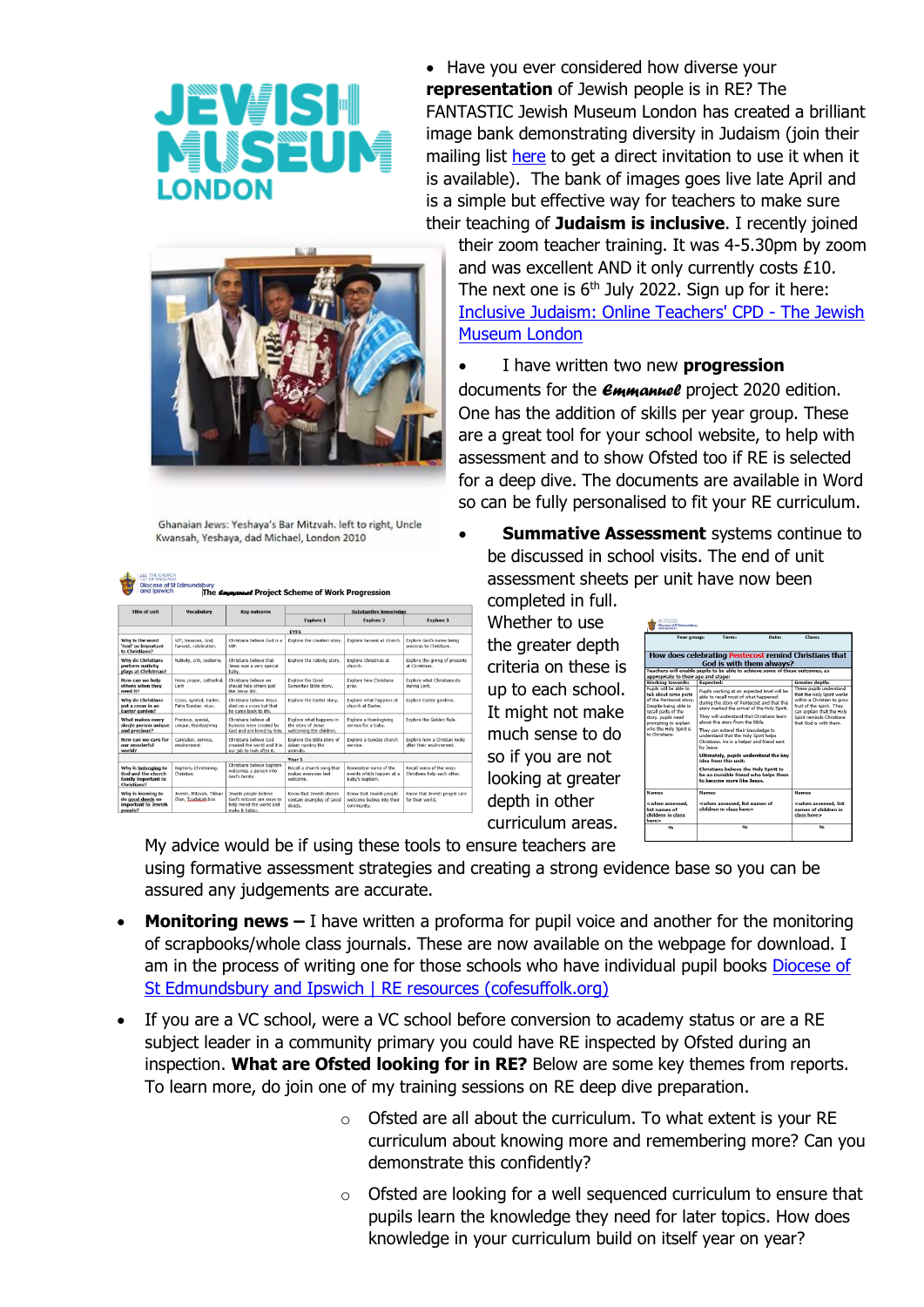- o Ofsted are looking for an ambitious curriculum. Are you able to justify the Emmanuel project as being suitably ambitious? What examples can you give?
- o Ofsted know RE covers a vast amount of information. Do you understand the principles of 'collectively enough'? How do you guide teachers to ensure they concentrate on the key learning and outcomes in any unit?
- o Ofsted expect adequate curriculum time to be given to RE. Is RE the subject that always gets cut due to time constraints? Is it given enough time to ensure knowledge is well developed and retained?
- o Developing pupils' personal knowledge helps them to relate the content to themselves (for example, their own prior assumptions). Do pupils value this opportunity?
- o Ofsted expect sufficient training and professional development so that teachers have appropriate subject professional knowledge. How confident are your teachers with teaching RE? When did they receive RE training? Could anyone do with some more support?
- o The importance of visits and visitors. RE is after all about REAL people. So how are you going to take this area of enrichment forward in RE?
- o Ofsted know how important the subject leader role is to the teaching of good quality RE. If you need help in this area, get in touch or join a network meeting to discuss concerns with colleagues.

## **Thank you to everyone who attended the network meeting.**

#### **Next network meeting:**

**May 5th 4pm** <https://zoom.us/j/97549129817?pwd=dmdXNGQ2ZXlJd2NQYy9WUlBBME4vQT09>

#### **Other news**

#### • **Are you an Ipswich area school?**

Grants of between £100 and £2000 are given for well thought-through projects and initiatives that support Christian learning in the Ipswich area and meet the Charity's criteria. Schools have applied to this fund and been successful for a project or for the purchasing of resources for teaching Christianity or Bibles for children. More details here: [https://www.cofesuffolk.org/for](https://www.cofesuffolk.org/for-parishes/funding-for-your-parish/elizabeth-walters/)[parishes/funding-for-your-parish/elizabeth-walters/](https://www.cofesuffolk.org/for-parishes/funding-for-your-parish/elizabeth-walters/)

Future deadlines: 1 May 2022, 1 September 2022 and 1 November 2022.



## • **Real People, Real Faith**

**[https://www.natre.org.uk/about-natre/projects/real](https://www.natre.org.uk/about-natre/projects/real-people-real-faith/)[people-real-faith/](https://www.natre.org.uk/about-natre/projects/real-people-real-faith/)**

A series of videos on stories and symbols from a range of traditions

Watch a Hindu, Christian (Anglican and Baptist), Sikh, Shia Muslim, Reformist Jew answer the questions – What symbols are important to you? Also included are PDFs for follow up activities and lines of enquiry.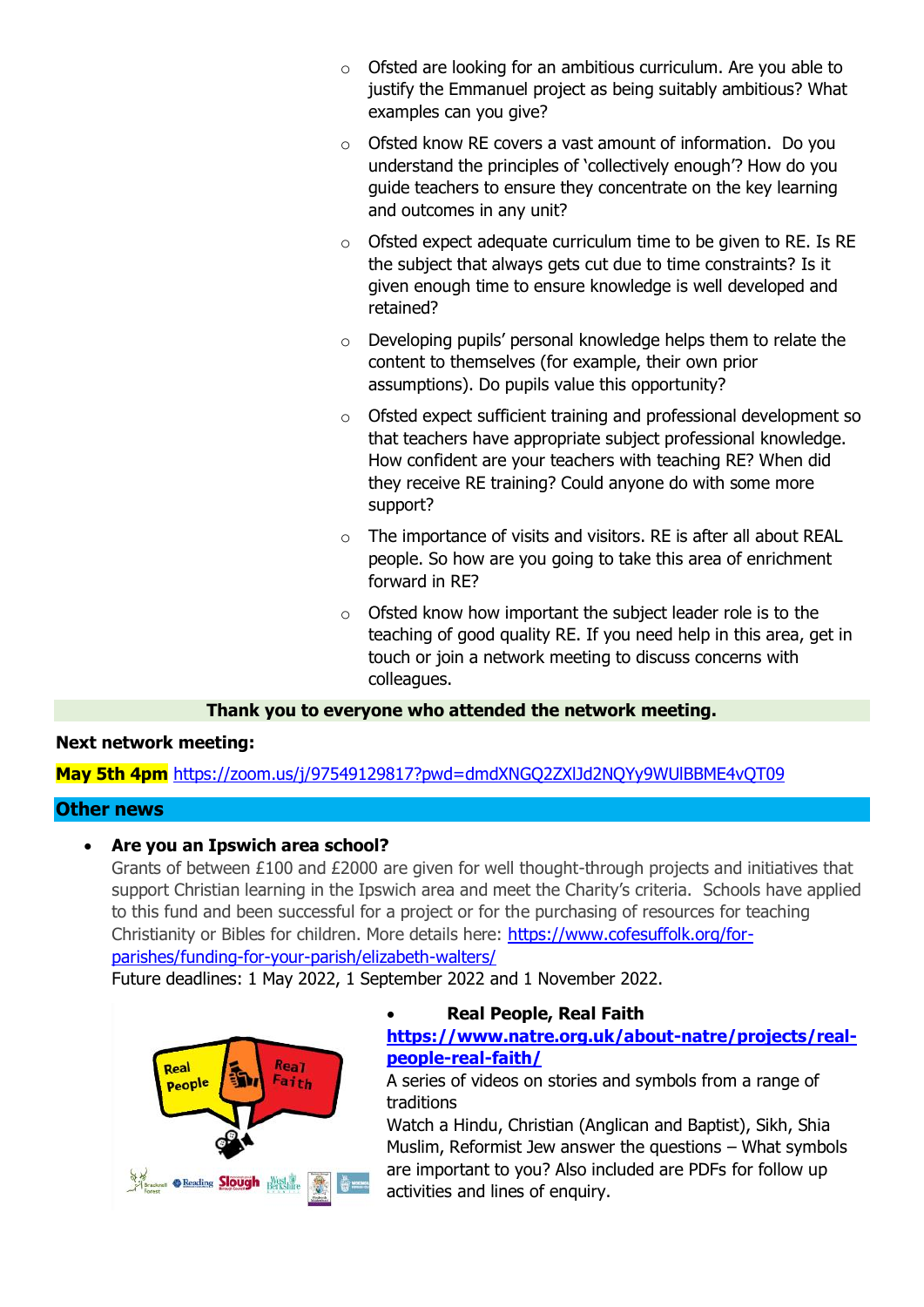#### • **Real voices padlet**

• [REAL voices of faith and non faith \(padlet.org\)](https://cofesuffolk.padlet.org/gemmakingston1/3d2b2pzew0lcemqp)

A NEW padlet full of videos which can be used in class so children can hear real voices of people of faith or none. Do check them out! They are collected from several projects including Real People, Real Faith (above) and others like Wolves' Romain Saiss on being a footballer during Ramadan.



- **Virtual RE padlet - updated**
- Virtual RE [virtual visits and video tours of places of worship \(padlet.org\)](https://cofesuffolk.padlet.org/gemmakingston1/xuiwor7oe1aiz6wt)

| Christianity                                                                                         | Judaism                                                                                                     | Islam                                                                                     | <b>Hinduism</b>                                                             | <b>Sikhism</b>                                                                                                                                               | <b>Buddhist</b>                                                                                        |
|------------------------------------------------------------------------------------------------------|-------------------------------------------------------------------------------------------------------------|-------------------------------------------------------------------------------------------|-----------------------------------------------------------------------------|--------------------------------------------------------------------------------------------------------------------------------------------------------------|--------------------------------------------------------------------------------------------------------|
| <b>The Art Society</b><br><b>Birmingham St Philip's</b><br>Cathedral<br>birmingham-faith-visits.the. | <b>The Arts Society</b><br>Birmingham - Birmingham<br>Progressive Synagogue<br>birmingham-faith-visits.the. | Visit My<br><b>Mosque</b><br>tourmkr.com<br>Masjid-E-Khazra<br>Shah Jalal Mosque, Cardiff | The Arts Society of<br>Birmingham - Shri<br>Venkateswara (Balaji)<br>Temple | <b>GURUNANAK DARBAR, DUBAL</b><br><b>CLASS</b><br>$-360.$<br>p4panorama.com<br>360 Virtual Tour   Guru Nanak Darbar  <br>Sikh Temple   Dubai<br>Virtual tour | West Long<br>truetube.co.u<br>Holy Cribs: Th<br>Holy Cribs a                                           |
| Christian<br><b>Southwark Cathedral</b>                                                              | Jewish<br>New London Synagogue                                                                              |                                                                                           | birmingham-faith-visits.the                                                 | Shri Venkateswara (Balaji)<br>Temple                                                                                                                         | Birmingha                                                                                              |
| truetube.co.uk<br>Holy Cribs: The Church - TrueTube                                                  | truetube.co.uk<br>Holy Cribs: The Synagogue - TrueTube                                                      | <b>Visit My</b><br><b>Mosque</b><br>tourmkr.com                                           | Hindu   Birmingham Faith Visits<br>My Life, My Religion<br>temple tour      | Commu<br>birmingham-faith-visits.the<br>Hindu   Birmingham Faith Visits                                                                                      | Centre<br><b>CHRIST</b><br>reonline.org.u<br>Places of Worr<br><b>Buddhist</b><br><b>State Control</b> |

**… or alternatively visit the signposted resources through the padlets below…**

## **NEW Padlets**

- [Teaching Buddhism \(padlet.org\)](https://cofesuffolk.padlet.org/gemmakingston1/u7tdesy5oo0ratbm)
- [Teaching Christianity \(padlet.org\)](https://cofesuffolk.padlet.org/gemmakingston1/bmablqlcyiqus8y)
- [Teaching Humanism \(padlet.org\)](https://cofesuffolk.padlet.org/gemmakingston1/ugd4i7xcjcyylu8d)
- [Teaching Islam \(padlet.org\)](https://cofesuffolk.padlet.org/gemmakingston1/5k9ywntz47n22606)
- [Teaching Hinduism \(padlet.org\)](https://cofesuffolk.padlet.org/gemmakingston1/ddsfpd6krfdx9mco)
- [Teaching Judaism \(padlet.org\)](https://cofesuffolk.padlet.org/gemmakingston1/m20zr3w16n66y8mj)

[Teaching Sikhism \(padlet.org\)](https://cofesuffolk.padlet.org/gemmakingston1/vf4c23t7jnakhzbe)

## **Each padlet includes:**

- Links to background reading for teachers to support subject knowledge
- Core knowledge summaries